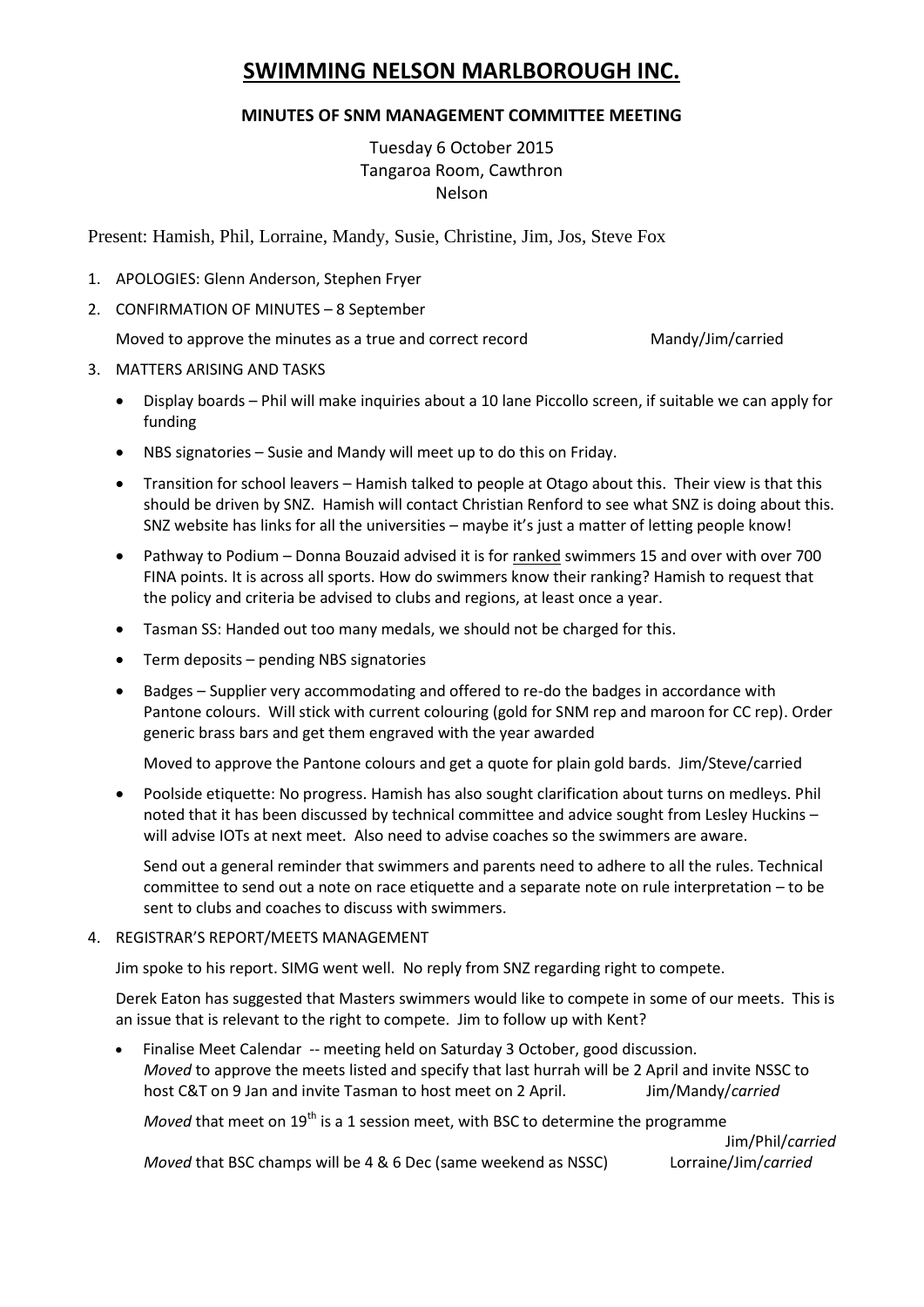Age Groups meet

Need to discuss meet format prior to preparing flier. Discussed option of having a super final (open) as done at SI champs and SC NAGs. Basically the format would be prelims in the morning and finals in the afternoon – winter meet format with some tweaking. Could have full finals for 400s (instead of exhibition).

*Moved* to consult on the format of the age group meet based on the 3 options in Annex and request feedback by 31 October, with changes to winter meet option to have proper finals for 400s and corrections to rectify event scheduling issues identified Jim/Hamish/*carried*

*Moved* to reduce entry fees by 50C per event and add touchpad levy of 50s, require online entries, and present medals during the sessions to the extent possible Jim/Phil/*carried*

• Records

*Moved* to confirm the records listed as Nelson Marlborough records: **South Island Champs 26-28 September**

|        | 400 IM |  |  | SC 17 F 5:08.81 Caitlin Delany   | TASNM |
|--------|--------|--|--|----------------------------------|-------|
| 400 IM |        |  |  | SC Open F 5:08.81 Caitlin Delany | TASNM |

Jim/Lorraine/*carried*

- 5. STRATEGIC PLAN/KPI IMPLEMENTATION
	- Discuss 2015/16 KPIs & Strategies for meeting KPIs Mandy has looked at other regions KPIs and nothing stands out as missing for us.

*Moved* to adopt the 6 KPIs (unchanged) Mandy/Jim/*carried* Mandy/Jim/*carried* 

Suggested adding the ongoing training (recruitment and retention) of technical officials to the Strategic Plan. This is critical to meeting several of the KPIs. Should be driven by clubs. Discuss strategic plan at next meeting, merge with the strategies. Mandy will prepare a draft for discussion.

- Consider submissions to NCC, TDC and MDC Annual Planning process We should be nagging them about Nayland. Revise submission emphasise how badly serviced we are wrt to swimming facilities – there is potential to increase use as well. Must be deepened and heated, we are willing to help with the fundraising. Should engage with Nayland College, Broadgreen, Nayland Primary, Birchwood as well. Hamish will revise draft, Lindie to circulate previous submission.
- 6. PUBLICITY/COMMUNICATION REPORT

Lorraine's report on SI champs was good – printed in Nelson Mail.

- 7. FUNDING REPORT
	- Apply for grants Picollo, pool hire for all SNM summer events (C&T, NAGs) and then winter events (Tasman SS and SNM winter meet)
- 8. SNZ LIAISON REPORT

AGM – Funding for the Swimmers Trust was approved, Lesley Huckins elected president, Clive Powers appointed Head Coach for NZ based HP swimmers

There has been no regional chairs meeting.

9. TECHNICAL

Matters already discussed

10. COACHING REPORT

No report.

Secretary report

Tasman payment toward MM costs – to be paid directly to BSC. Mandy will follow up